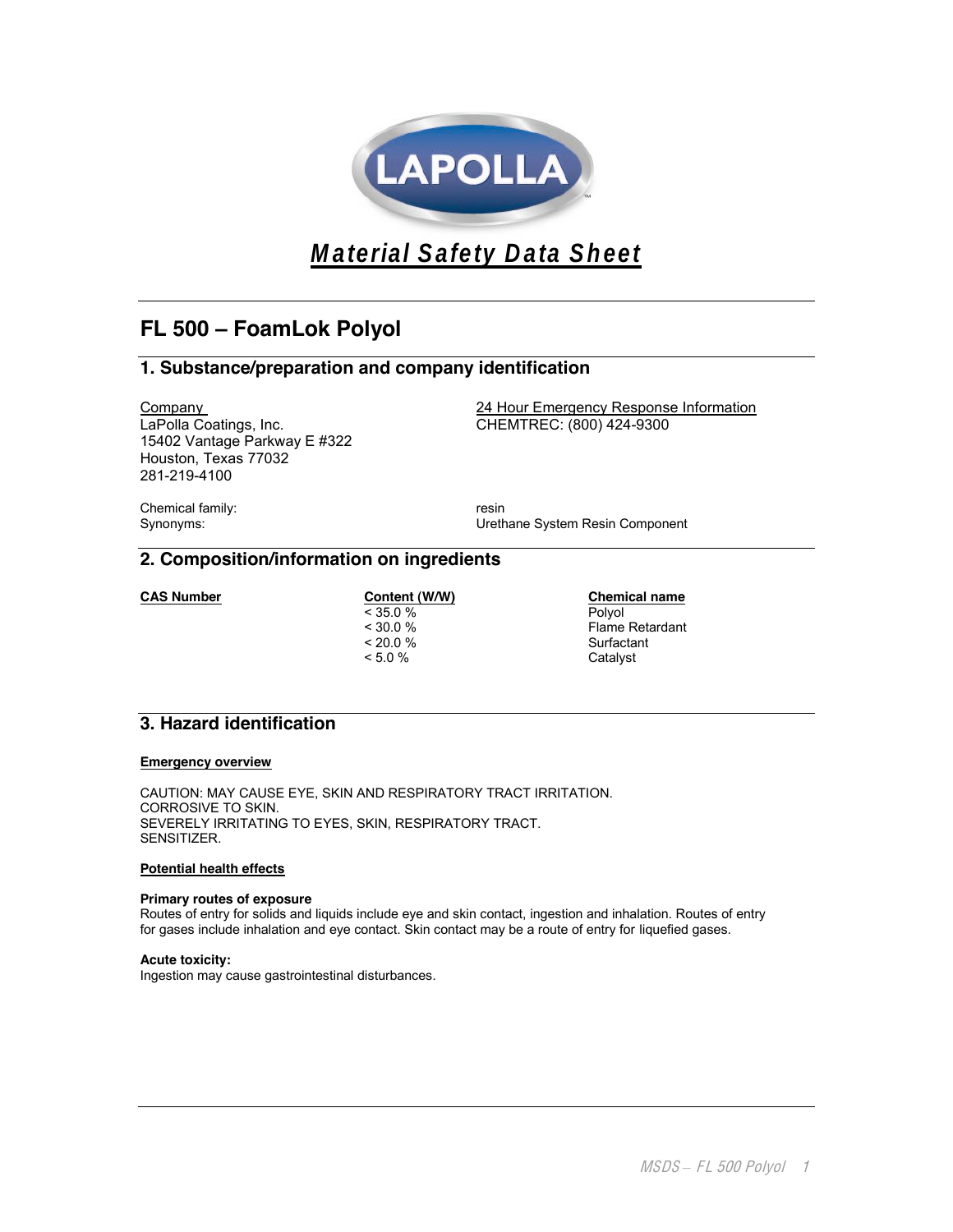# **MSDS- FL 500 - Polyol** *Cont'd*

**Irritation:**

Irritating to respiratory system. Information on: Polyol Contact with the eyes and skin may result in irritation.

**Repeated dose toxicity:**

No other known chronic effects.

# **4. First-aid measures**

#### **General advice:**

Remove contaminated clothing.

#### **If inhaled:**

Remove the affected individual into fresh air and keep the person calm. Assist in breathing if necessary. Immediate medical attention required.

#### **If on skin:**

Wash affected areas thoroughly with soap and water. Immediate medical attention required.

#### **If in eyes:**

In case of contact with the eyes, rinse immediately for at least 15 minutes with plenty of water. Immediate medical attention required.

#### **If swallowed:**

Rinse mouth and then drink plenty of water. Induce vomiting. Never induce vomiting or give anything by mouth if the victim is unconscious or having convulsions. Immediate medical attention required.

## **5. Fire-fighting measures**

Flash point:  $> 200 °C$  (closed cup)<br>Autoignition: No data ava No data available.

**Suitable extinguishing media:** water, dry extinguishing media, carbon dioxide, foam

#### **Hazards during fire-fighting:**

No particular hazards known.

#### **Protective equipment for fire-fighting:**

Firefighters should be equipped with self-contained breathing apparatus and turn-out gear.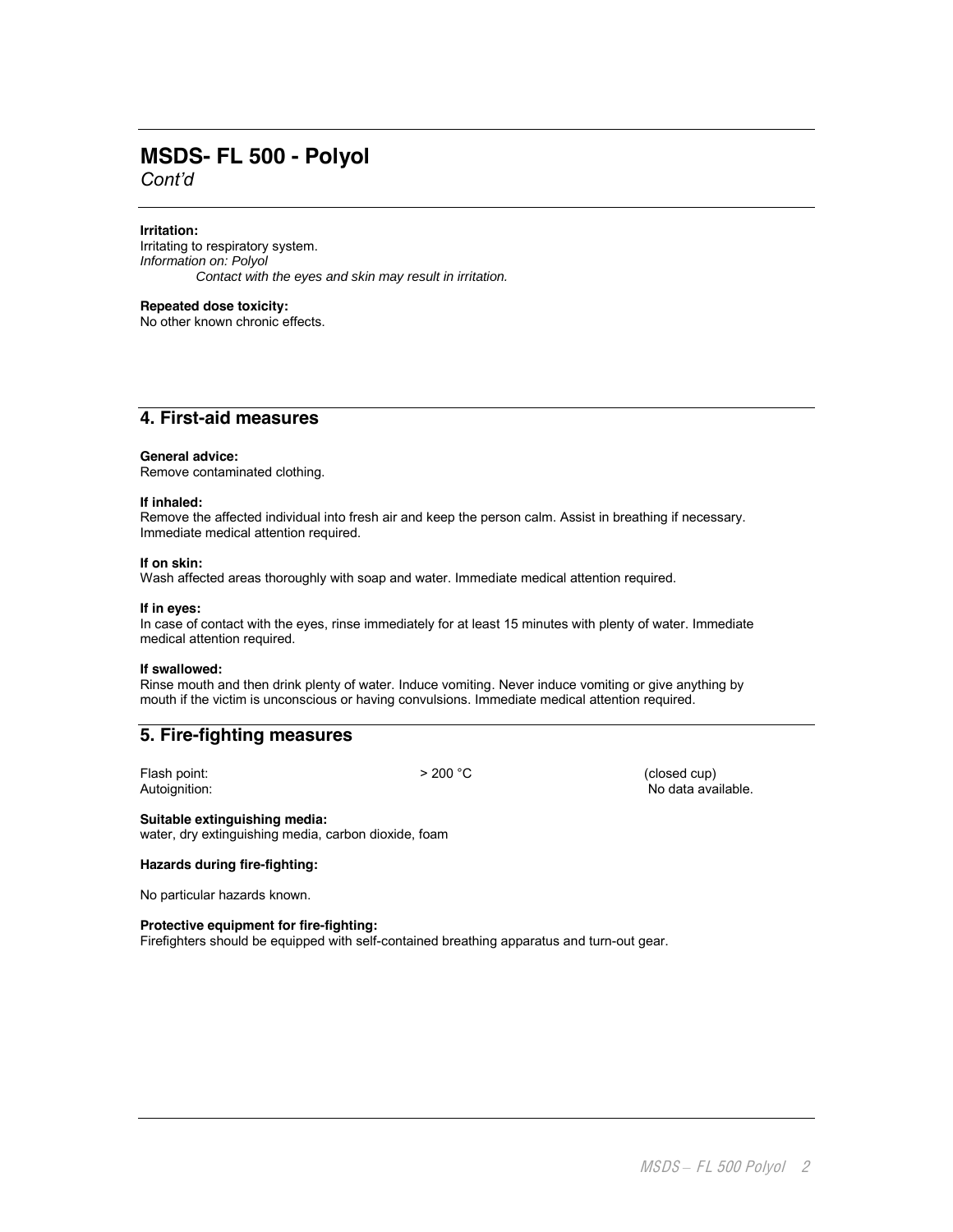# **MSDS- FL 500 - Polyol**

*Cont'd*

# **6. Accidental release measures**

#### **Cleanup:**

Spills should be contained, solidified, and placed in suitable containers for disposal.

# **7. Handling and storage**

#### **Handling**

#### **General advice:**

Product should not be mixed with air above atmospheric pressure for leak testing or any other purpose. Use dry nitrogen to transfer or leak test equipment pressurized with product.

#### **Protection against fire and explosion:**

No explosion proofing necessary.

#### **Storage**

#### **General advice:**

Product that is frozen and/or tending to sedimentation can be liquefied or homogenized by careful application of indirect heat (do not use flames or direct contact with a heat source). Protect from direct sunlight. Keep in a cool, well-ventilated place. Avoid extreme heat. Store protected against freezing. Stored and transported in a cylinder under pressure. Must not be repacked by the customer.

#### **Storage stability:**

Storage temperature: 70 - 80 °F Protect against moisture. Store in unopened original containers in a cool and dry place.

# **8. Exposure controls and personal protection**

#### **Advice on system design:**

Provide local exhaust ventilation to control vapors/mists.

### **Personal protective equipment**

#### **Respiratory protection:**

Air supplied, full face respirators should be worn by applicators and adjacent workers.

#### **Hand protection:**

Chemical resistant protective gloves

#### **Eye protection:**

Wear face shield or tightly fitting safety goggles (chemical goggles) if splashing hazard exists.

#### **General safety and hygiene measures:**

Avoid contact with skin. Handle in accordance with good industrial hygiene and safety practice. Wear protective clothing as necessary to prevent contact. Avoid inhalation of vapors/mists. Wash soiled clothing immediately.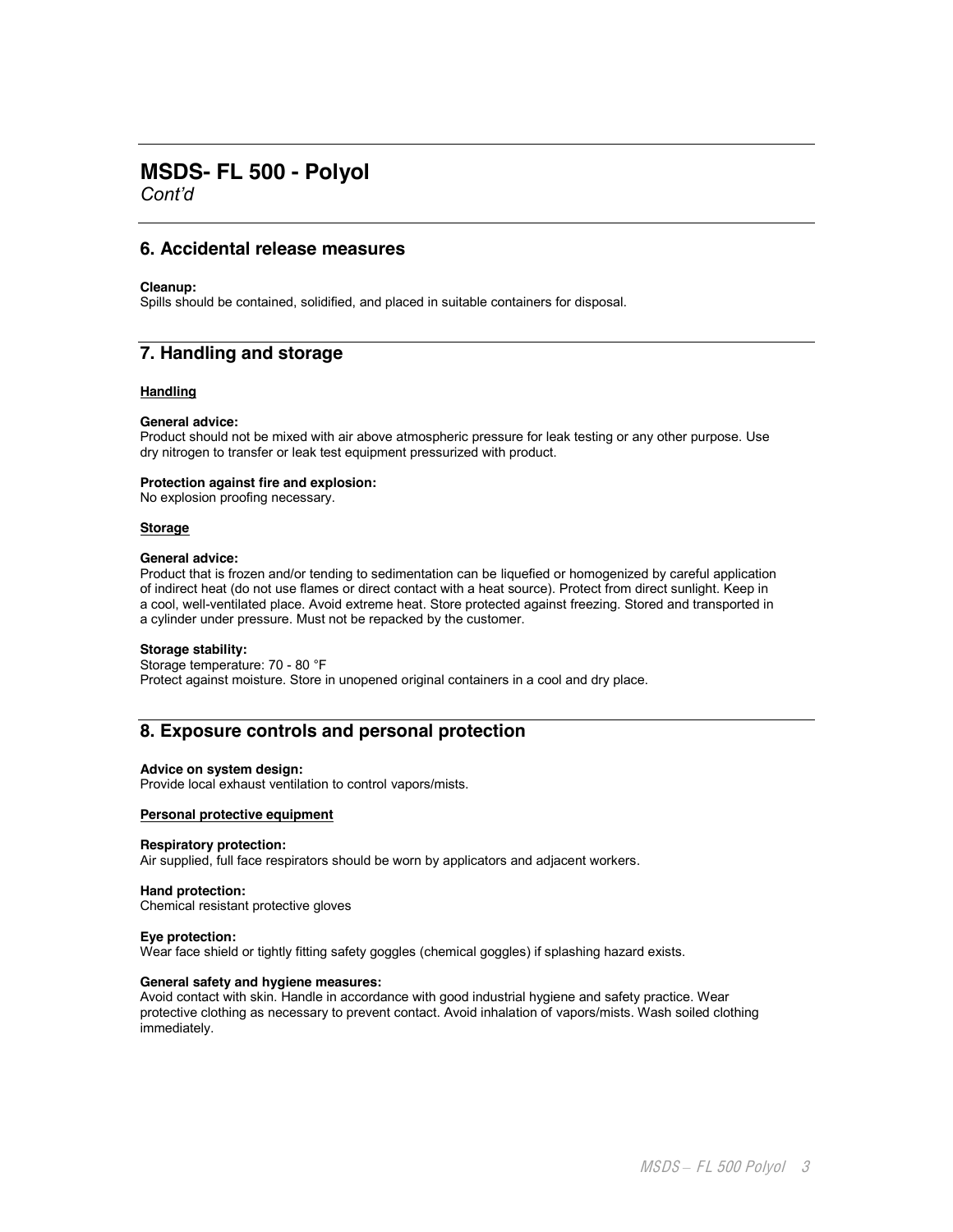# **MSDS- FL 500 - Polyol**

*Cont'd*

# **9. Physical and chemical properties**

Form: liquid<br>Odor: liquid amine Odor: amine-like amine-like color: pH value: Miscibility with water:

brown<br> $>= 7$ Bulk density: 9.60 - 9.83 lb/USg ( 25 °C)<br>Viscosity, dynamic: 800 - 1,000 mPa.s ( 23 °C) 800 - 1,000 mPa.s ( 23 °C)<br>slightly soluble

# **10. Stability and reactivity**

#### **Conditions to avoid:**

> 80 degrees Fahrenheit Avoid moisture. Avoid direct sunlight. Avoid excessive temperatures.

#### **Hazardous reactions:**

The product is chemically stable.

#### **Decomposition products:**

Hazardous decomposition products: carbon monoxide, Carbon dioxide

#### **Thermal decomposition:**

No data available.

# **11. Toxicological information**

# **12. Ecological information**

# **13. Disposal considerations**

#### **Waste disposal of substance:**

Incinerate in a licensed facility. Dispose of in a licensed facility. Do not discharge substance/product into sewer system.

#### **Container disposal:**

Steel drums must be emptied and can be sent to a licensed drum reconditioner for reuse, a scrap metal dealer or an approved landfill. Refer to 40 CFR § 261.7 (residues of hazardous waste in empty containers). Decontaminate containers prior to disposal. Recommend crushing, puncturing or other means to prevent unauthorized use of used containers.

# **14. Transport information**

Reference Bill of Lading